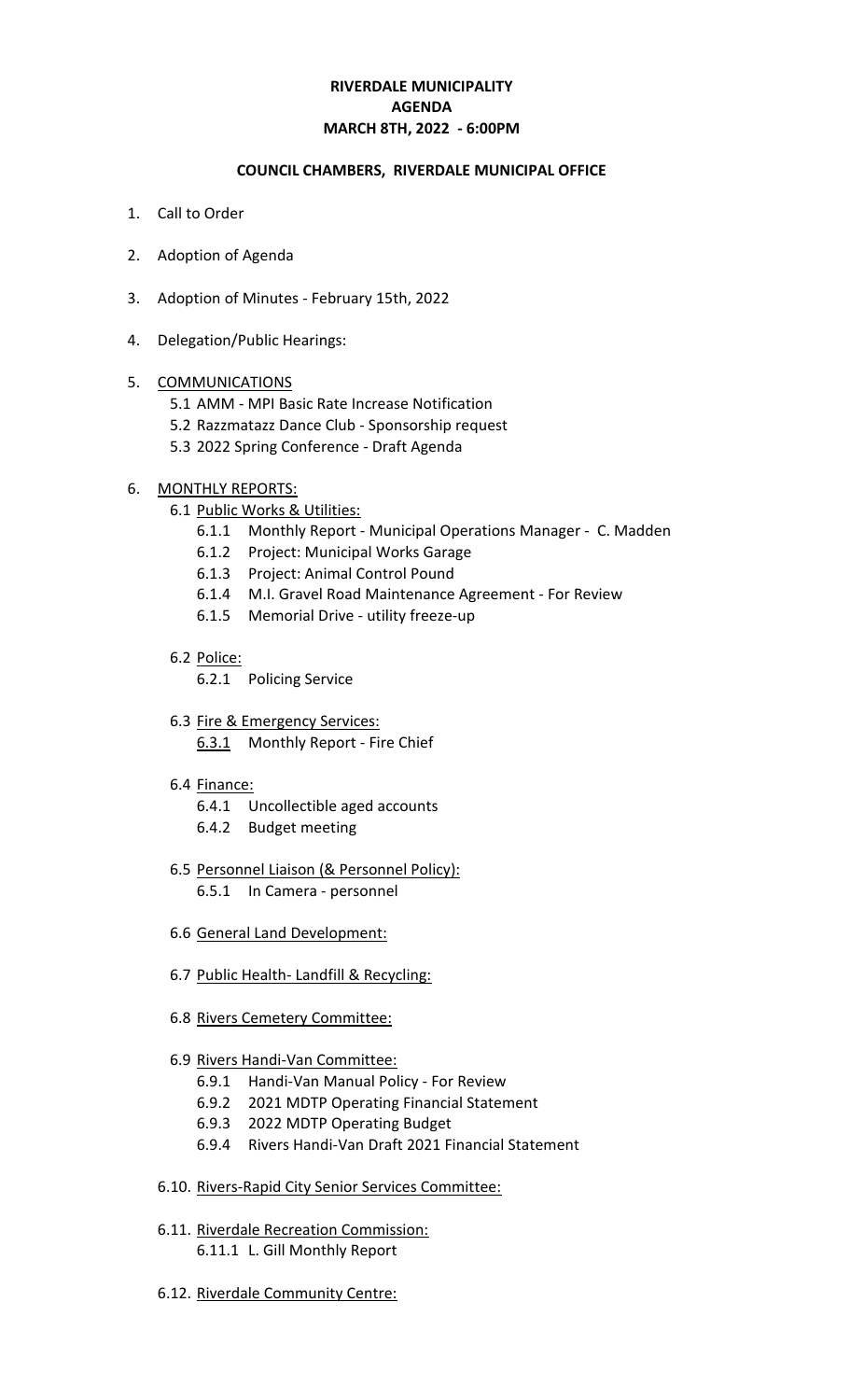# 6.12.1 L. Gill Monthly Report

6.12.2 RCC Canteen

# 6.13. EDO:

6.14. Prairie Crocus Regional Library:

## 6.15. EMO:

- 6.16. Riverdale Planning District: 6.17.1 L. Eastcott - Monthly Report
- 6.17. Riverdale CDC:
- 6.18. Rolling Dale Board:
- 6.19. Midwest Weed District:
- 6.20. Assiniboine West Watershed District 6.21.1 Oak River / Lower Little Saskatchewan River
- 6.21. Central Assiniboine Watershed District 6.22.1 Epinette/Willow Subdistrict

# 7. UNFINISHED BUSINESS:

# 8. NEW BUSINESS:

- 8.1 Property Damage Brochure For Review
- 8.2 RRSD School Closures/Day Care

# 9. CONSIDERATION OF BY-LAWS:

- 9.1 By-Law No. 2022-03 Campaign Expenses & Contributions in Connection with Municipal Elections - 1st & 2nd reading
- 9.2 By-Law No. 2022-04 Use of Municipal Resources in an Election
- 9.3 By-Law No. 2021-04 Riverdale Water and Wastewater Revised Rates 2nd & 3rd reading
- 10. COUNCILLOR'S REMARKS & SUGGESTIONS:
- 11. MAYOR'S REMARKS & SUGGESTIONS:
- 12. CHIEF ADMINISTRATIVE OFFICER'S REPORT:
- 13. ADJOURNMENT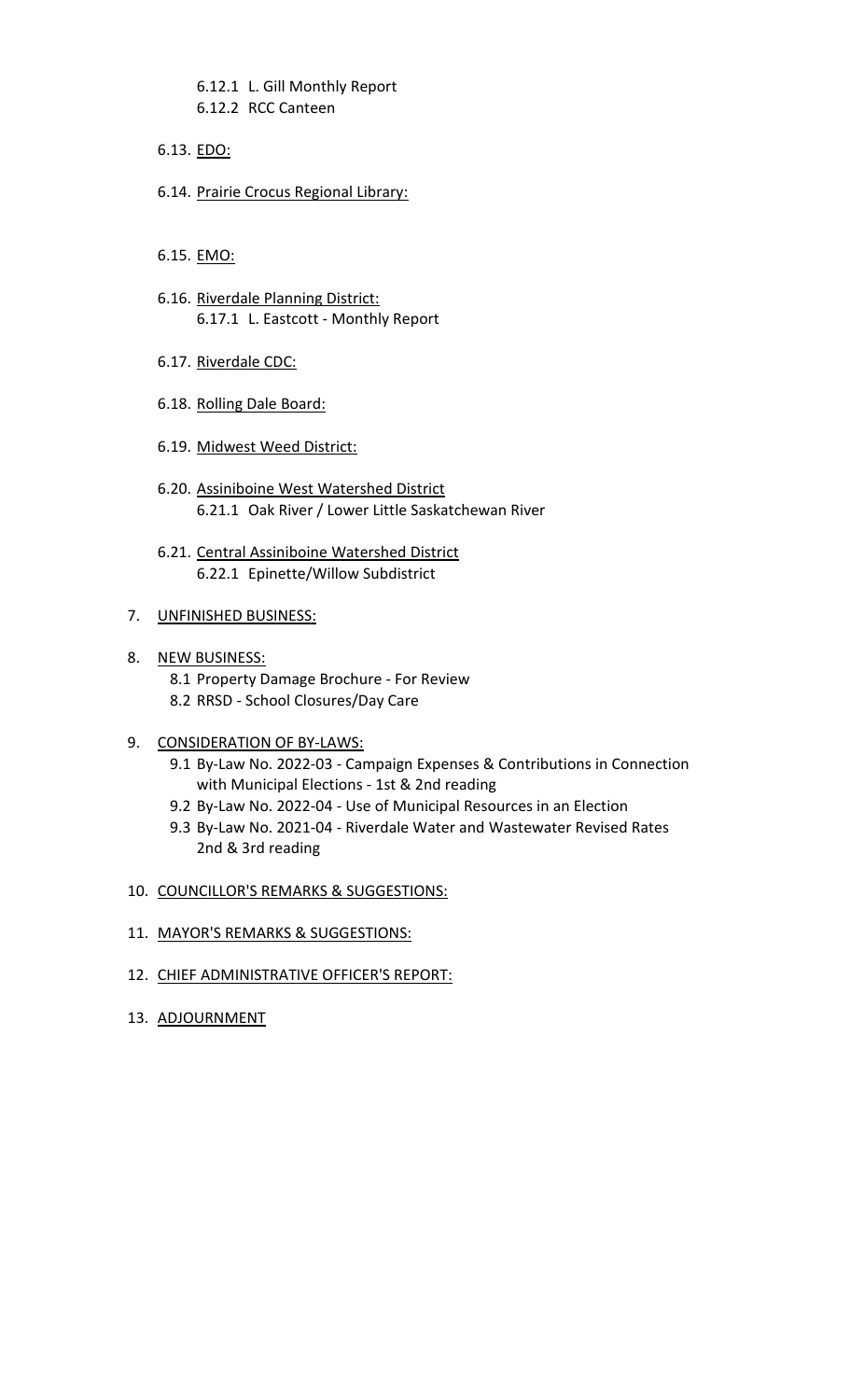# **RIVERDALE MUNICIPALITY**

The minutes of the regular meeting of Council for Riverdale Municipality held in the Council Chambers on the 8<sup>th</sup> day of March 2022.

Deputy Mayor Ian Dyer called the meeting to order at 6:00 p.m. with the following members of Council in attendance:

> Councillor Alastair McFadden Councillor David Creighton Councillor Ken Tait Councillor Everett Smith Councillor Dave Falkevitch

Regrets Mayor Todd Gill

Chief Administrative Officer Kat Bridgeman recorded the minutes.

No. 37-22 MCFADDEN-SMITH Be It Resolved that the regular meeting agenda dated March 8<sup>th</sup>, 2022 be adopted as presented;

Be It Further Resolved that the agenda form part of the minutes.

## CARRIED

No. 38-22 SMITH-TAIT Be It Resolved that the minutes of February 15<sup>th</sup>, 2022 be adopted as circulated.

CARRIED

# **4. PUBLIC HEARING/DELEGATION:**

## **5. COMMUNICATIONS:**

- 5.1 AMM MPI increase for basic and complex firefighting payments
- 5.2 Razzmatazz Dance Club Sponsorship TABLED
- 5.3 2022 Spring M.O.S. Conference Draft Agenda

# **6. MONTHLY REPORTS:**

## **6.1 Public Works & Utilities**

- 6.1.1 Monthly Report Municipal Operations Manager Reviewed & Filed
	- 6.1.4 M.I. Gravel Road Maintenance Agreement Not at this time
	- 6.1.5 Memorial Drive Letter to be drafted

## **6.2 Police**

## **6.3 Fire & Emergency Services**

6.3.1 Monthly Report – Fire Chief R. Brown – Reviewed & Filed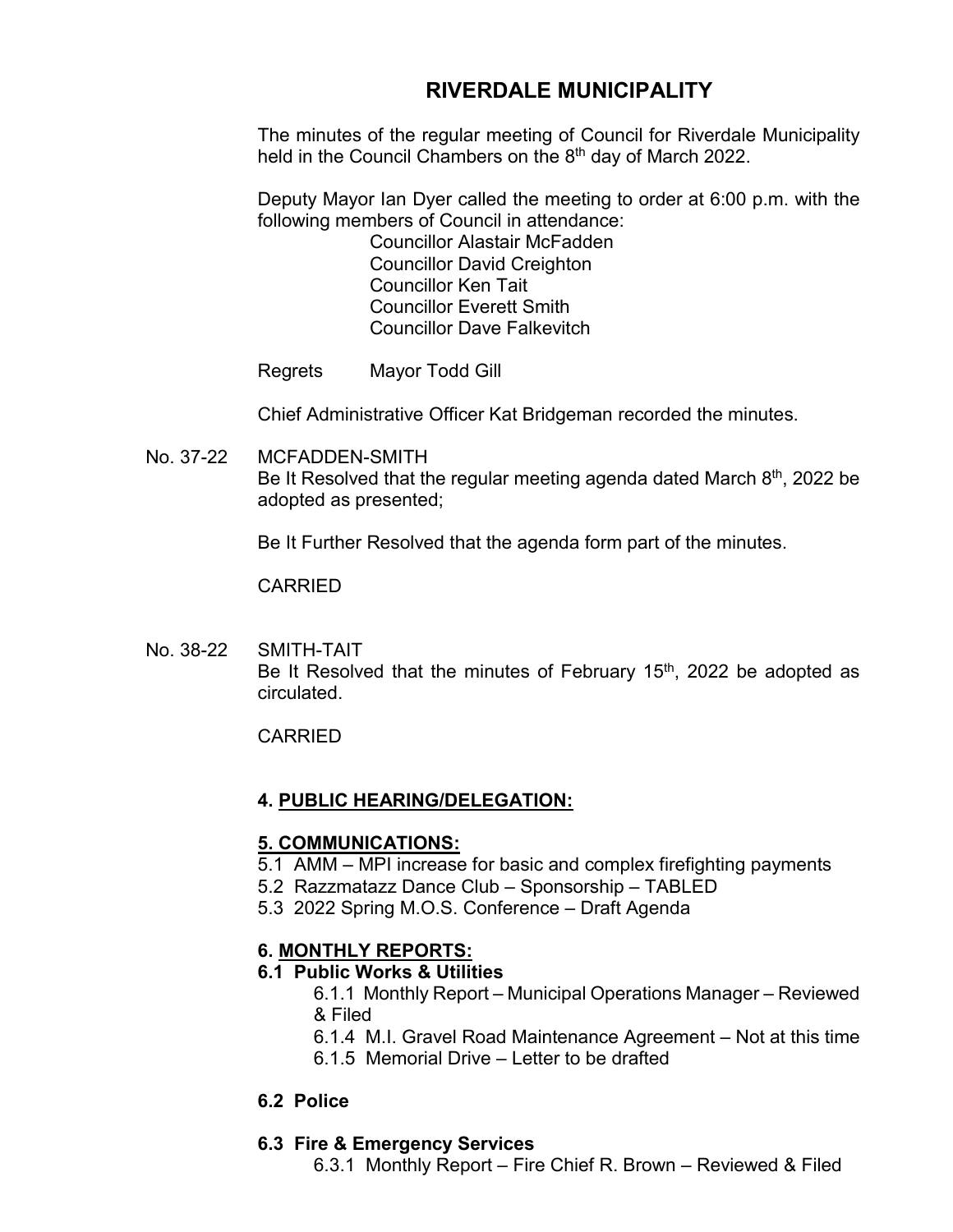### **6.4 Finance 6.4.1 Uncollectible Aged Accounts**

No. 39-22 FALKEVITCH-CREIGHTON Be It Resolved That the following uncollectible aged accounts for tipping fees (over 24 months) be cancelled:

| 5177546 MB Ltd/Deadwood Customs | \$42.00  |
|---------------------------------|----------|
| Holden Colin                    | \$236.25 |
| Alayna Homes                    | \$52.50  |

Be It Further Resolved That the following accounts will not be provided access to the Rivers Landfill without a deposit and pre-payment.

#### CARRIED

6.4.2 Budget Considerations for Meeting (fuel, overtime)

#### **6.5 Personnel Liaison 6.5.1 In Camera – personnel**

No. 40-22 CREIGHTON-SMITH Be It Resolved That Council recess the regular meeting to sit in camera as a Committee of the Whole to discuss personnel issues.

> Be It Further Resolved That all matters discussed are to be kept confidential.

CARRIED

No. 41-22 SMITH-CREIGHTON Be It Resolved That Council come out of Committee of the Whole and continue with the regular meeting.

#### CARRIED

No. 42-22 MCFADDEN-FALKEVITCH Be It Resolved That Mark Freeman be approved for an internal transfer to Public Works Operator effective March 7<sup>th</sup>, 2022 as per the terms outlined in the recommended letter of offer.

#### CARRIED

- **6.6 General Land Development**
- **6.7 Public Health – Landfill & Recycling**
- **6.8 Rivers Cemetery Committee**
- **6.9 Rivers Handi-Van** 
	- 6.9.1 Handi\_Van Manual Policy For Review
	- 6.9.2 2021 MDTP Operating Financial Statement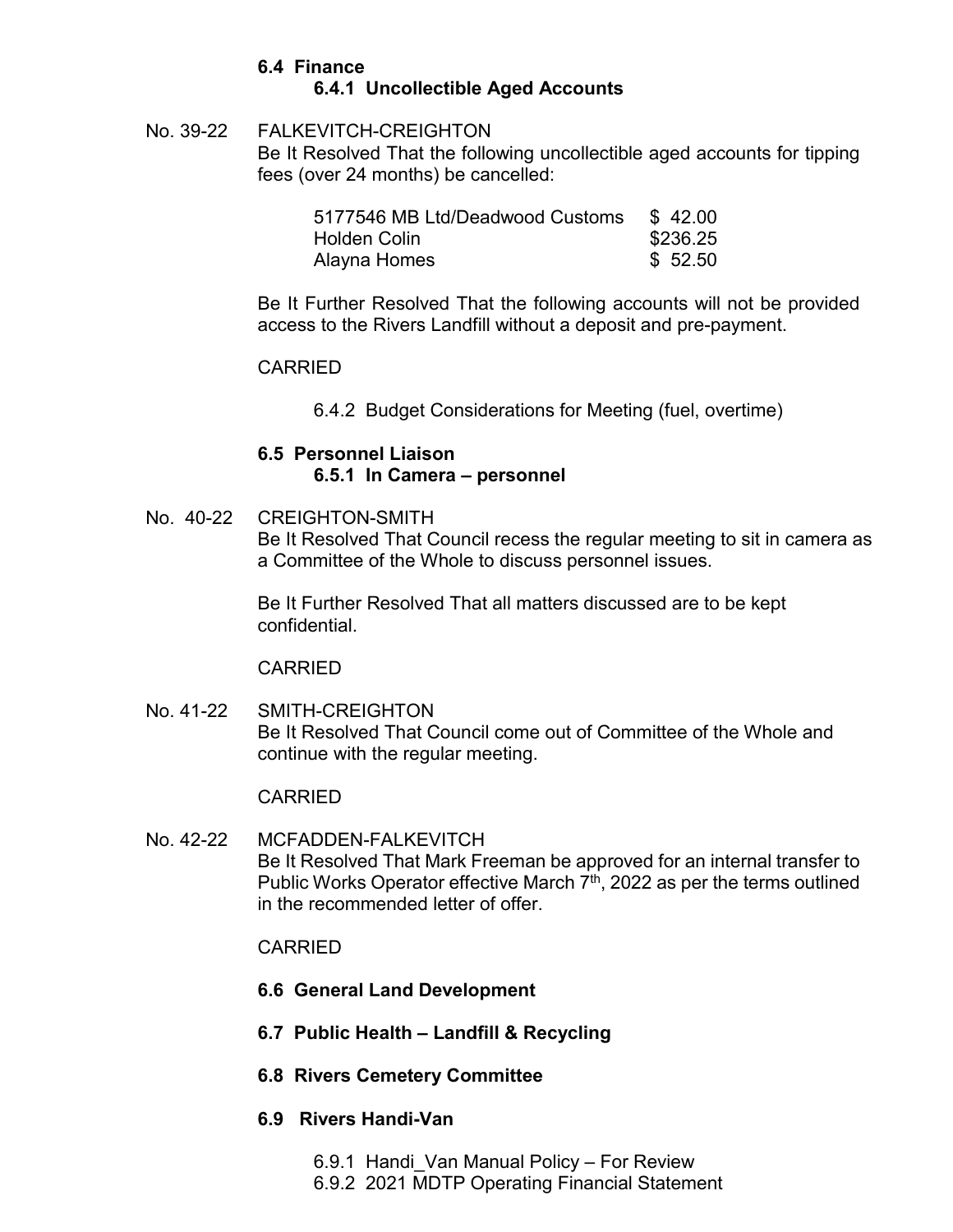No. 43-22 DYER-TAIT

Be It Resolved That Council approve the 2021 MDTP (Handi-Transit) Operating Financial Statement as presented.

CARRIED

6.9.3 2022 MDTP Operating Budget

No. 44-22 MCFADDEN-TAIT Be It Resolved That Council approve the 2022 MDTP (Handi-Transit) Operating Budget as presented.

#### CARRIED

6.9.4 Draft 2021 Audited Financial Statements

No. 45-22 TAIT-MCFADDEN Be It Resolved that Council for Riverdale Municipality approve the draft copy of the Handi-Van 2021 Financial Statement.

> And Further that Mayor Gill or Councillor Dyer sign on behalf of Riverdale Municipality, the approval documents and representation letter;

> And Further Be It Resolved that Chief Administrative Officer Kat Bridgeman be authorized to sign the Statement of Responsibility.

CARRIED

## **6.10 Riverdale Senior Services Committee**

**6.11 Riverdale Recreation Commission**

6.11.1 L. Gill Report reviewed and filed

**6.12 Riverdale Community Centre**

6.12.1 L. Gill Report reviewed and filed

6.12.2 Canteen – Discussion on tendering of canteen – further consideration required

- **6.13 EDO**
- **6.14 Prairie Crocus Regional Library**
- **6.15 EMO**
- **6.16 Riverdale Planning District** 6.16.1 L. Eastcott – Monthly report – Reviewed & Filed
- **6.17 Riverdale CDC**
- **6.18 Rolling Dale Board**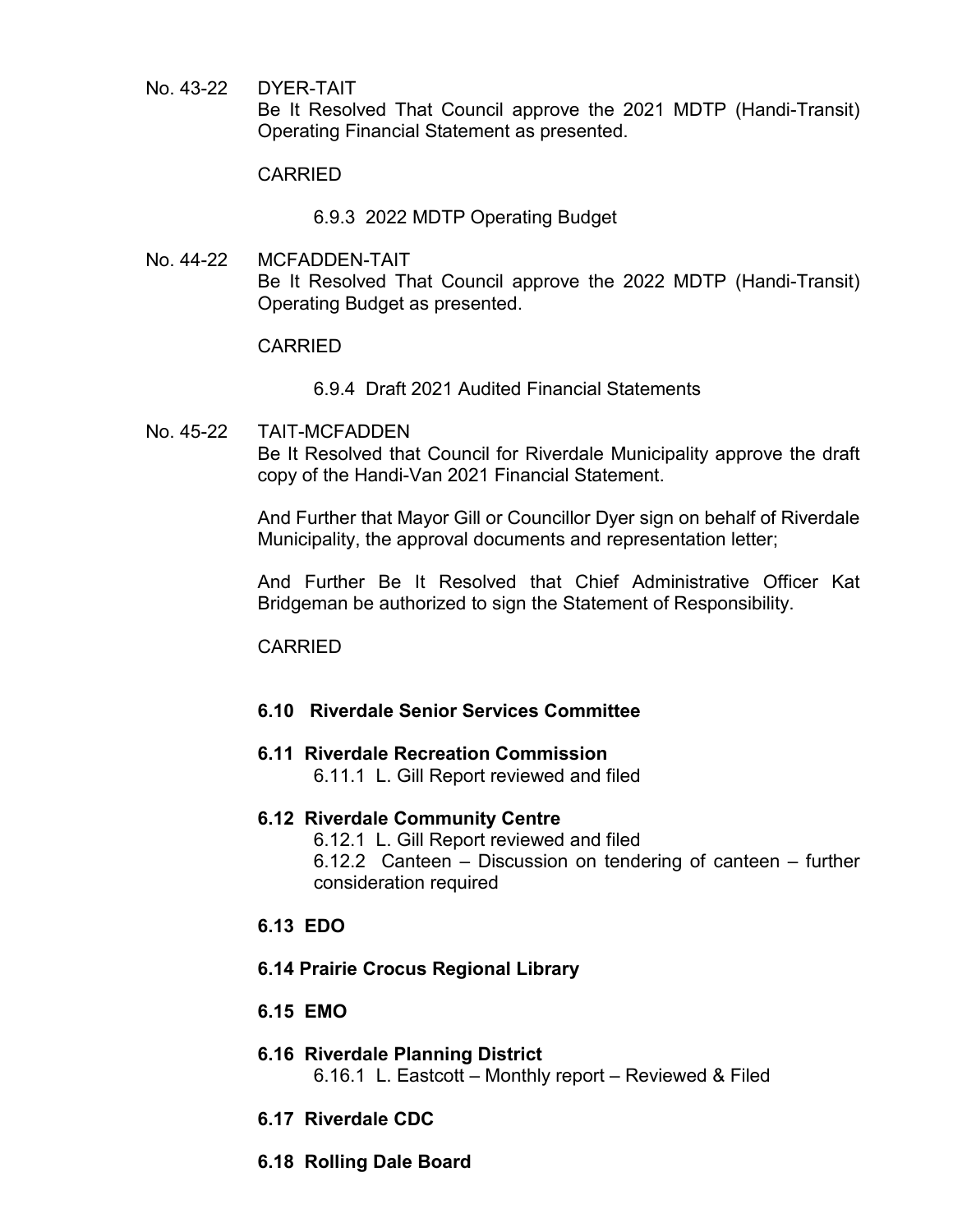- **6.19 Midwest Weed District**
- **6.20 Assiniboine West Watershed District**
- **6.21 Central Assiniboine Watershed District**

# **7. UNFINISHED BUSINESS:**

# **8. NEW BUSINESS:**

## **8.1 Property Damage Brochure – Reviewed for distribution**

**8.2 RRSD – School Closures on Daycare** – letter to be sent requesting accommodation or consideration on keeping daycare open

## **9. CONSIDERATION OF BY-LAWS:**

9.1 By-Law No. 2022-03 – Campaign Expenses & Contributions

No. 46-22 SMITH-MCFADDEN Be It Resolved that By-Law No. 2022-03, being a By-Law of Riverdale Municipality prescribing certain matters concerning campaign expenses and contributions in connection with Municipal Elections be given 1st reading.

#### CARRIED

No. 47-22 FALKEVITCH-TAIT

Be It Resolved that By-Law No. 2022-03, being a By-Law of Riverdale Municipality prescribing certain matters concerning campaign expenses and contributions in connection with Municipal Elections be given 2<sup>nd</sup> reading.

## CARRIED

9.2 By-Law No. 2022-04 – Use of Municipal Resources in an Election – for review

9.3 By-Law 2021-04 – Establish Water and wastewater Rates within Rivers

No. 48-22 FALKEVITCH-MCFADDEN Be It Resolved that By-Law No. 2021-04, being a By-Law of Riverdale Municipality to establish water and wastewater rates within Rivers be given 2<sup>nd</sup> reading.

#### CARRIED

No. 49-22 CREIGHTON-SMITH Be It Resolved that By-Law No. 2021-04, being a By-Law of Riverdale Municipality to establish water and wastewater rates within Rivers be given 3<sup>rd</sup> & final reading.